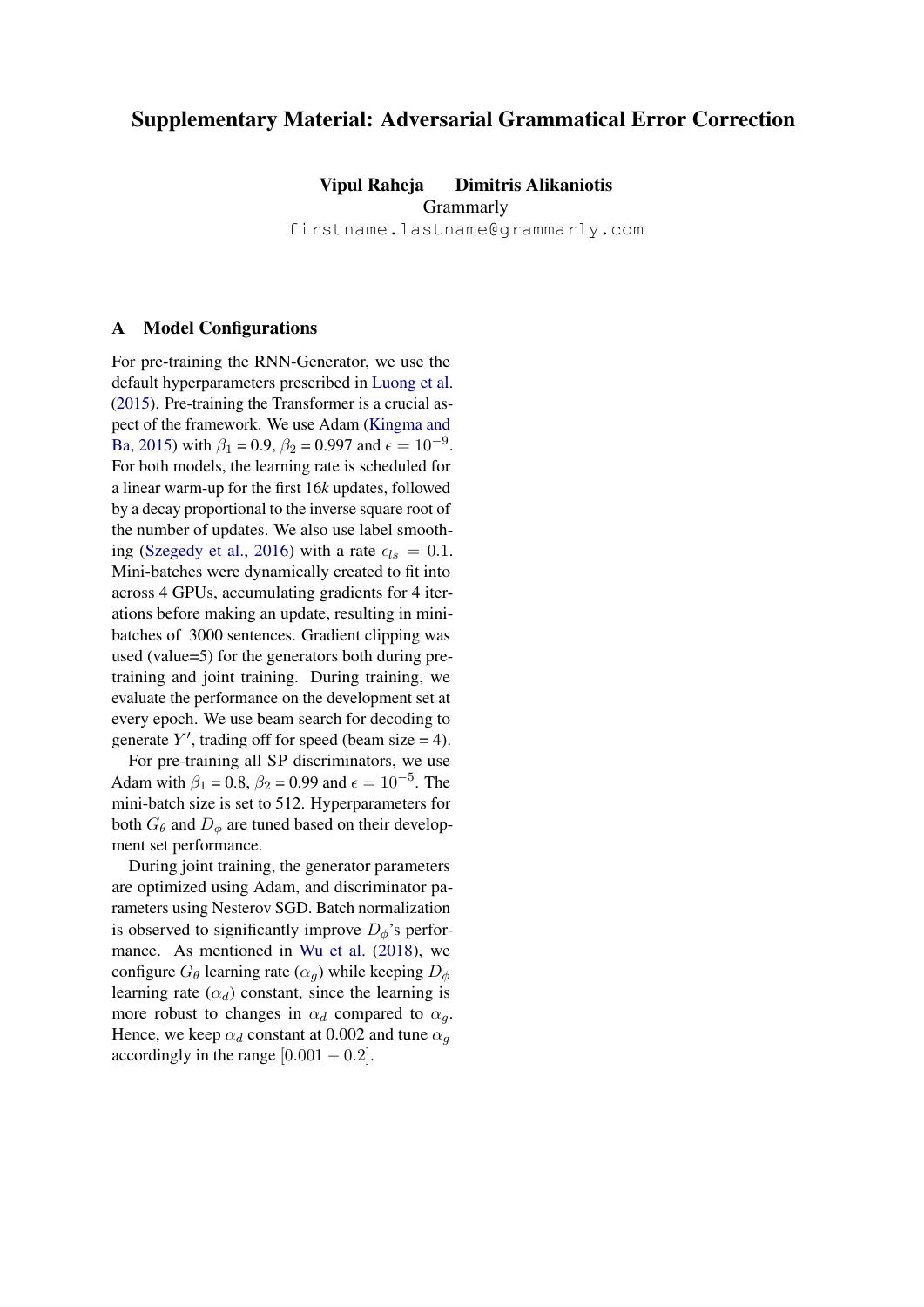## B System Outputs

| Model           | Sentence                                                                                                              |
|-----------------|-----------------------------------------------------------------------------------------------------------------------|
| Source          | The best way is <b>definetely</b> , by air.                                                                           |
| Ground-truth    | The best way is <b>definitely</b> by air.                                                                             |
| <b>RNN</b>      | The best way is <b>definitely</b> , by air.                                                                           |
| Transformer     | The best way is <b>definitely</b> , by air.                                                                           |
| <b>RNN-CNN</b>  | The best way is <b>definitely</b> by air.                                                                             |
| Transformer-CNN | The best way, is <b>definitely</b> by air.                                                                            |
| Source          | Finally the quality of our <b>life</b> is changed by electricity.                                                     |
| Ground-truth    | Finally, the quality of our <b>life</b> is changed by electricity.                                                    |
| <b>RNN</b>      | Finally the quality of our <b>lives</b> is changed by electricity.                                                    |
| Transformer     | Finally the quality of our <b>lives</b> is changed by electricity.                                                    |
| <b>RNN-CNN</b>  | Finally the quality of our <b>lives</b> is changed by electricity.                                                    |
| Transformer-CNN | Finally, the quality of our <b>lives</b> is changed by electricity.                                                   |
| Source          | Today our article it will be about an inventions that we need inour life.                                             |
| Ground-truth    | Today our article will be about <b>inventions</b> that we need <b>in our</b> life.                                    |
| <b>RNN</b>      | Today, our article it will be about <b>an inventions</b> that we need <b>in our</b> life.                             |
| Transformer     | Today, our article it will be about <b>an invention</b> that we need <b>in our</b> life.                              |
| <b>RNN-CNN</b>  | Today, our article will be about an inventions that we need in our life.                                              |
| Transformer-CNN | Today, our article will be about inventions that we need in our life.                                                 |
| Source          | I am writing for apply for the position of COOK, as seen in your advertisement.                                       |
| Ground-truth    | I am writing to apply for the position of COOK, as seen in your advertisement.                                        |
| <b>RNN</b>      | I am writing for applying to the position of COOK, as seen in your advertisement.                                     |
| Transformer     | I am writing for applying for the position of COOK, as seen in your advertisement.                                    |
| <b>RNN-CNN</b>  | I am writing to apply for the position of COOK, as seen in your advertisement.                                        |
| Transformer-CNN | I am writing to apply for the position of COOK, as seen in your advertisement.                                        |
| Source          | Historical place as well as <b>archive</b> are the <b>cmost</b> common <b>thing</b> show <b>the ancien</b> life.      |
| Ground-truth    | Historical places, as well as <b>archives</b> , are the <b>most</b> common <b>things to</b> show <b>ancient</b> life. |
| <b>RNN</b>      | Historical place as well as <b>archive</b> are the <b>most</b> common <b>thing</b> show <b>the ancient</b> life.      |
| Transformer     | Historical place as well as <b>archive</b> are the <b>most</b> common <b>thing</b> show <b>the ancient</b> life.      |
| <b>RNN-CNN</b>  | Historical places as well as <b>archive</b> are the <b>most</b> common <b>thing</b> show <b>the ancient</b> life.     |

Table 1: Example outputs by different systems